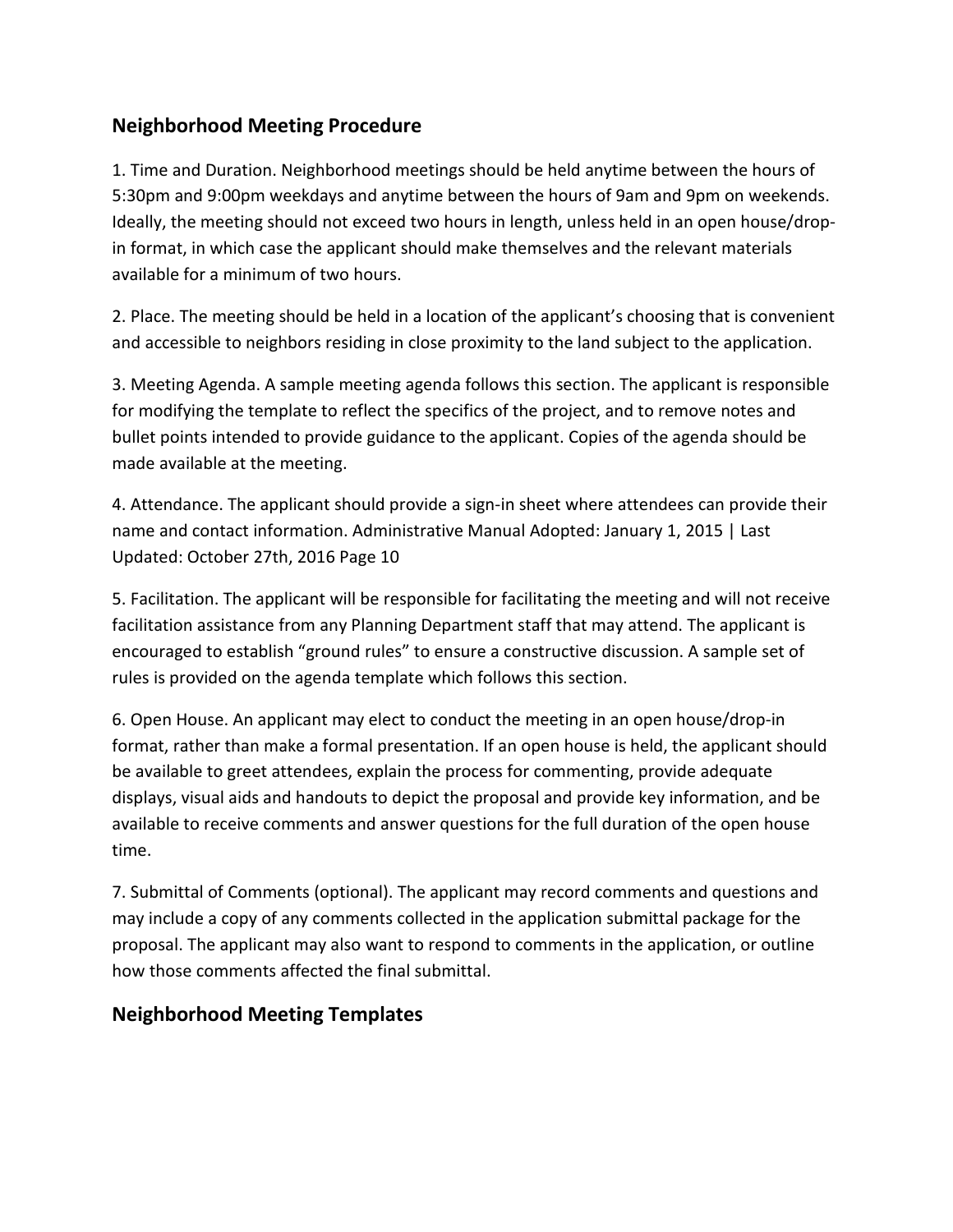#### [**insert date**]

Dear Property Owner or Resident:

This letter is being sent to you to let you know about a development proposal, [**Insert Brief Project Name]**, and to invite you to a neighborhood information meeting where you can learn about the proposed project and ask questions of the applicant.

[**Insert Brief Project Name]** is an application for [**insert use, physical development, development option, or subdivision requested**] at [**insert property address and/or PIDN**]. The property is zoned [**insert zoning district**] and is [**insert acres**] acres in size. The property presently contains [**describe any existing development or indicate the site is undeveloped**].

The proposed project would [**insert a description of the use, physical development, development option, or subdivision proposed. Suggested details include types of uses, sizes of buildings and approximate location on the property, number of lots created, etc**].

We welcome and encourage your participation, as your input is an important part of the development review process. Please join us for a neighborhood meeting to discuss the proposal on [**insert date and time**]. The meeting will be held at [**insert meeting location**]. The meeting is an opportunity for you to provide input on the project and to have your questions answered directly by the applicant. Planning Department Staff may attend to provide advice about the applicable provisions of the Land Development Regulations, but staff will not facilitate or become involved in discussions about the advantages or disadvantages of the proposal.

If you are unable to attend the meeting, but would like to provide input or ask questions, please contact [**insert contact name**] at [**insert phone number**] or [**insert email address**]. We look forward to seeing you at the meeting.

Sincerely,

[**insert name and title**]

## **MEETING TIME AND LOCATION** [insert date]

[insert time] [insert location]

**PROPOSAL NAME AND LOCATION**

[insert proposal name] [insert proposal address]

## **ZONING INFORMATION**

[insert property size] [insert zoning] [insert overlay]

## **PROPOSAL DESCRIPTION**

**[**insert bullet points describing key parts of proposal such as use, building size or location, number of lots, etc]

#### **HELPFUL RESOURCES**

- Jackson/Teton County Comprehensive Plan [insert weblink]
- Jackson/Teton County Land Development Regulations [insert weblink]
- Jackson/Teton County Administrative Manual [insert weblink]
- Developer site or information [insert links to any relevant websites or other info]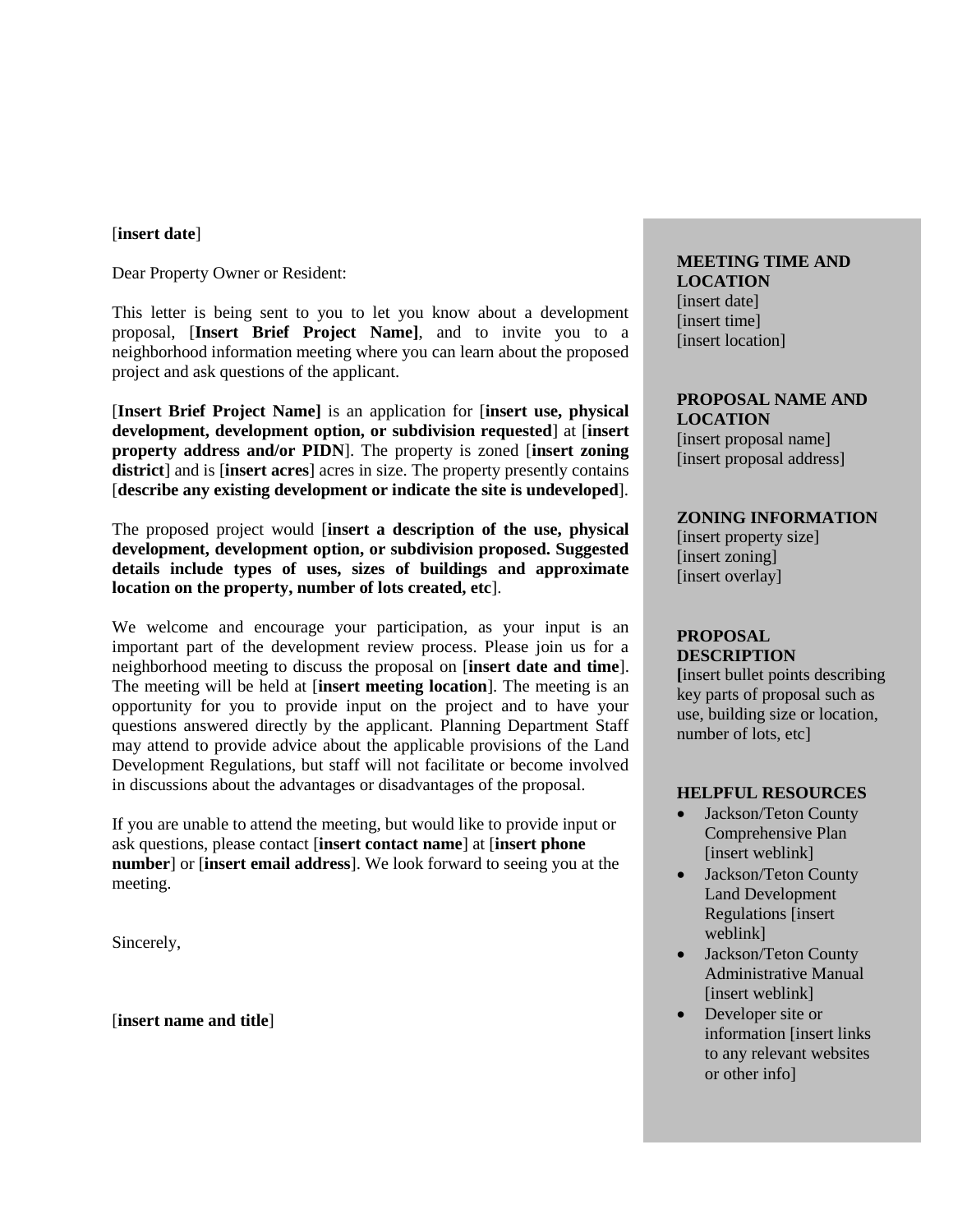## **Vicinity Map**

**[include a vicinity map depicting the location of the proposal relative to surrounding properties and roads, with any other pertinent information to help lay-people locate the proposal]**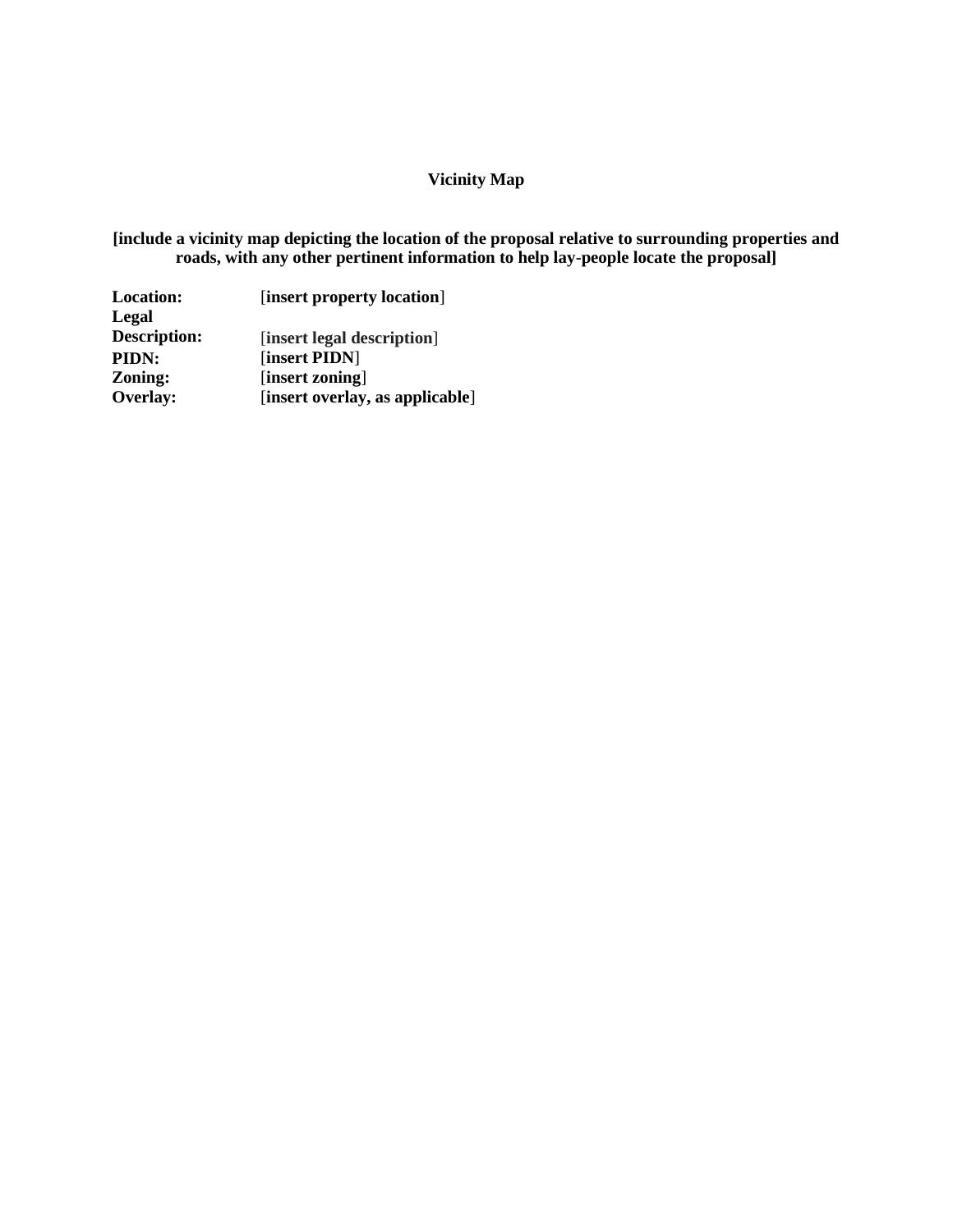# **NOTICE OF NEIGHBORHOOD MEETING**

**DATE and TIME**

**Location of Meeting: insert meeting location**

**A neighborhood meeting will be held to inform interested parties about: REQUEST: insert approval sought PROPOSAL: brief description**

**For information regarding this meeting or the proposal, please contact: Applicant Contact at Telephone**

**Posting Date: insert date posted**